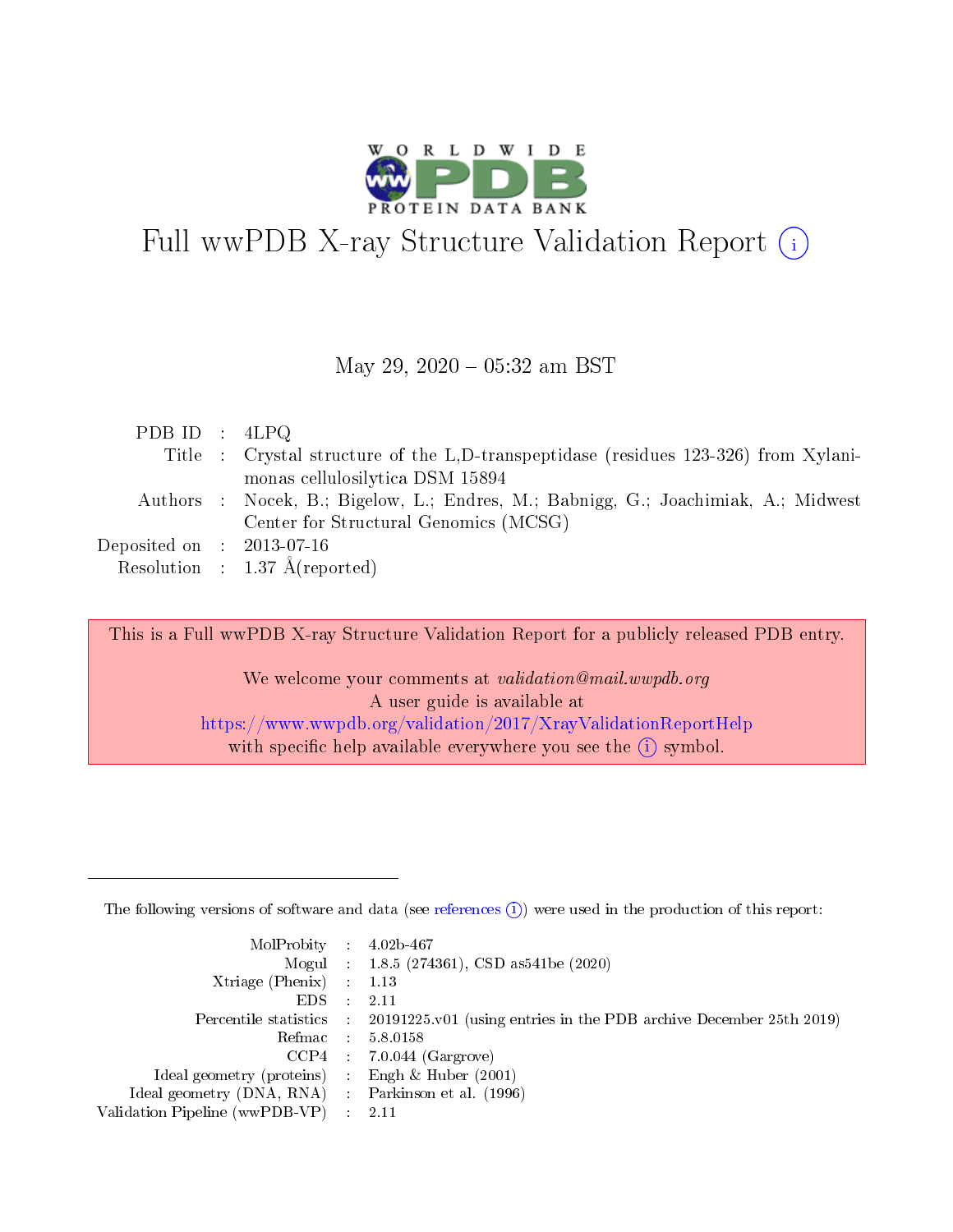## 1 [O](https://www.wwpdb.org/validation/2017/XrayValidationReportHelp#overall_quality)verall quality at a glance  $(i)$

The following experimental techniques were used to determine the structure: X-RAY DIFFRACTION

The reported resolution of this entry is 1.37 Å.

Percentile scores (ranging between 0-100) for global validation metrics of the entry are shown in the following graphic. The table shows the number of entries on which the scores are based.



| Metric                | Whole archive       | Similar resolution                                                        |  |  |  |
|-----------------------|---------------------|---------------------------------------------------------------------------|--|--|--|
|                       | (# $\rm{Entries}$ ) | $(\#\text{Entries},\,\text{resolution}\,\,\text{range}(\textup{\AA})\, )$ |  |  |  |
| $R_{free}$            | 130704              | $2907(1.40-1.36)$                                                         |  |  |  |
| Clashscore            | 141614              | $3037(1.40-1.36)$                                                         |  |  |  |
| Ramachandran outliers | 138981              | $2970(1.40-1.36)$                                                         |  |  |  |
| Sidechain outliers    | 138945              | $2969(1.40-1.36)$                                                         |  |  |  |
| RSRZ outliers         | 127900              | $2846(1.40-1.36)$                                                         |  |  |  |

The table below summarises the geometric issues observed across the polymeric chains and their fit to the electron density. The red, orange, yellow and green segments on the lower bar indicate the fraction of residues that contain outliers for  $>=3, 2, 1$  and 0 types of geometric quality criteria respectively. A grey segment represents the fraction of residues that are not modelled. The numeric value for each fraction is indicated below the corresponding segment, with a dot representing fractions  $\epsilon=5\%$  The upper red bar (where present) indicates the fraction of residues that have poor fit to the electron density. The numeric value is given above the bar.

| Mol | $\sim$ .<br>hain | Length | Quality of chain |     |  |
|-----|------------------|--------|------------------|-----|--|
|     |                  |        | 4%               |     |  |
| л.  | . .              | 207    | 86%              | 11% |  |

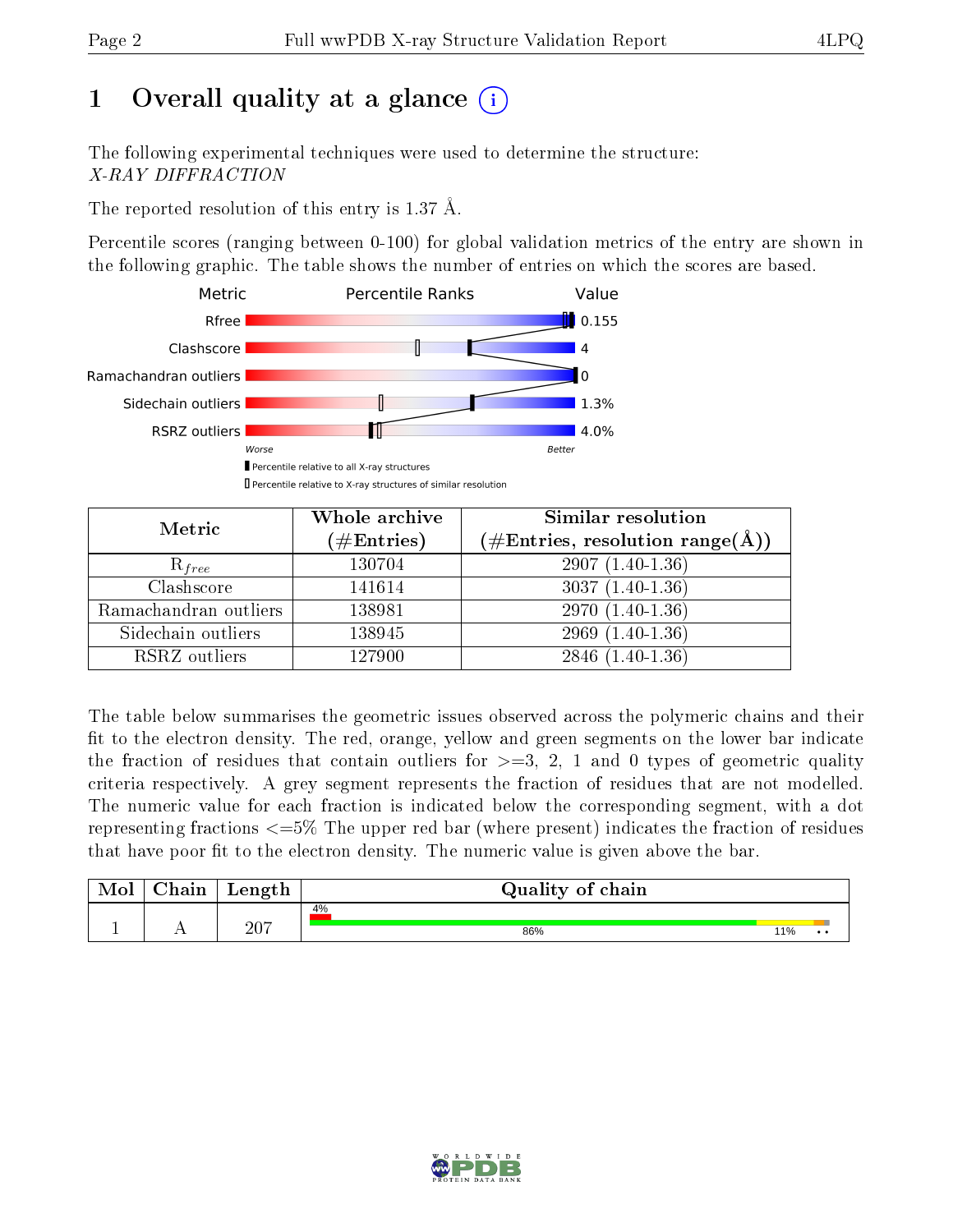## 2 Entry composition (i)

There are 3 unique types of molecules in this entry. The entry contains 1887 atoms, of which 0 are hydrogens and 0 are deuteriums.

In the tables below, the ZeroOcc column contains the number of atoms modelled with zero occupancy, the AltConf column contains the number of residues with at least one atom in alternate conformation and the Trace column contains the number of residues modelled with at most 2 atoms.

• Molecule 1 is a protein called ErfK/YbiS/YcfS/YnhG family protein.

| Mol | ${\rm Chain}$ | Residues | Atoms           |      |                 |     |  | ZeroOcc | $\vert$ AltConf $\vert$ | $\text{Trace} \parallel$ |  |
|-----|---------------|----------|-----------------|------|-----------------|-----|--|---------|-------------------------|--------------------------|--|
|     | . .           | 204      | $\mathrm{Tota}$ | 1021 | 28 <sup>1</sup> | 300 |  | Sе      |                         |                          |  |

There are 2 discrepancies between the modelled and reference sequences:

| Chain | Residue | Modelled | Actual | Comment            | Reference     |
|-------|---------|----------|--------|--------------------|---------------|
|       | 120     | SER      | $\sim$ | - EXPRESSION TAG - | ' UNP D1BWR . |
|       | 1 ດ:    | ASN      | $\sim$ | EXPRESSION TAG     | - HNP-D1RWR   |

Molecule 2 is CHLORIDE ION (three-letter code: CL) (formula: Cl).

|  | $\text{Mol}$   Chain   Residues | Atoms | ZeroOcc   AltConf |
|--|---------------------------------|-------|-------------------|
|  |                                 | Total |                   |

Molecule 3 is water.

|  | $\text{Mol}$   Chain   Residues | Atoms                      | ZeroOcc   AltConf |  |
|--|---------------------------------|----------------------------|-------------------|--|
|  | 273                             | <b>Total</b><br>273<br>273 |                   |  |

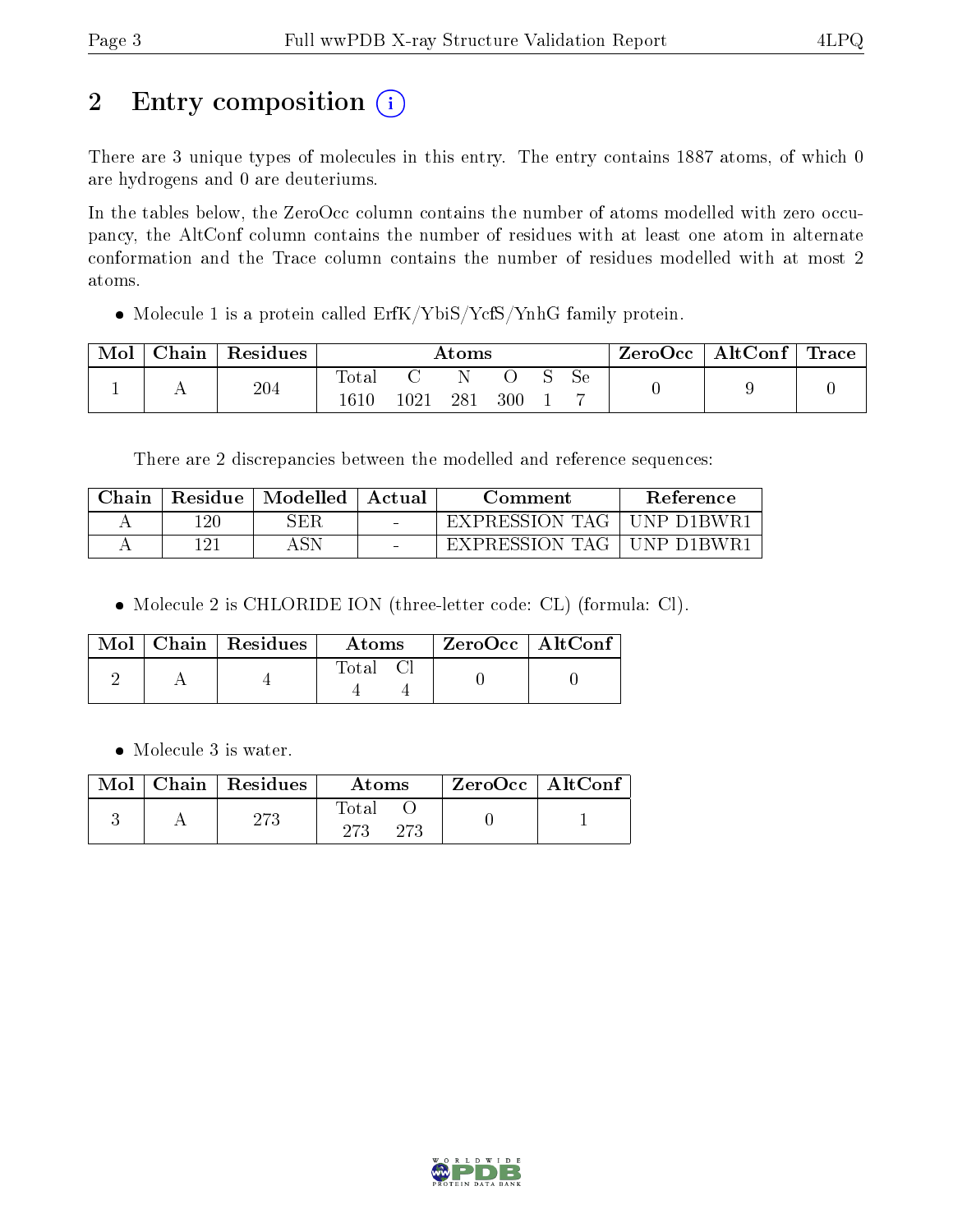## 3 Residue-property plots  $(i)$

These plots are drawn for all protein, RNA and DNA chains in the entry. The first graphic for a chain summarises the proportions of the various outlier classes displayed in the second graphic. The second graphic shows the sequence view annotated by issues in geometry and electron density. Residues are color-coded according to the number of geometric quality criteria for which they contain at least one outlier: green  $= 0$ , yellow  $= 1$ , orange  $= 2$  and red  $= 3$  or more. A red dot above a residue indicates a poor fit to the electron density (RSRZ  $> 2$ ). Stretches of 2 or more consecutive residues without any outlier are shown as a green connector. Residues present in the sample, but not in the model, are shown in grey.

• Molecule 1: ErfK/YbiS/YcfS/YnhG family protein



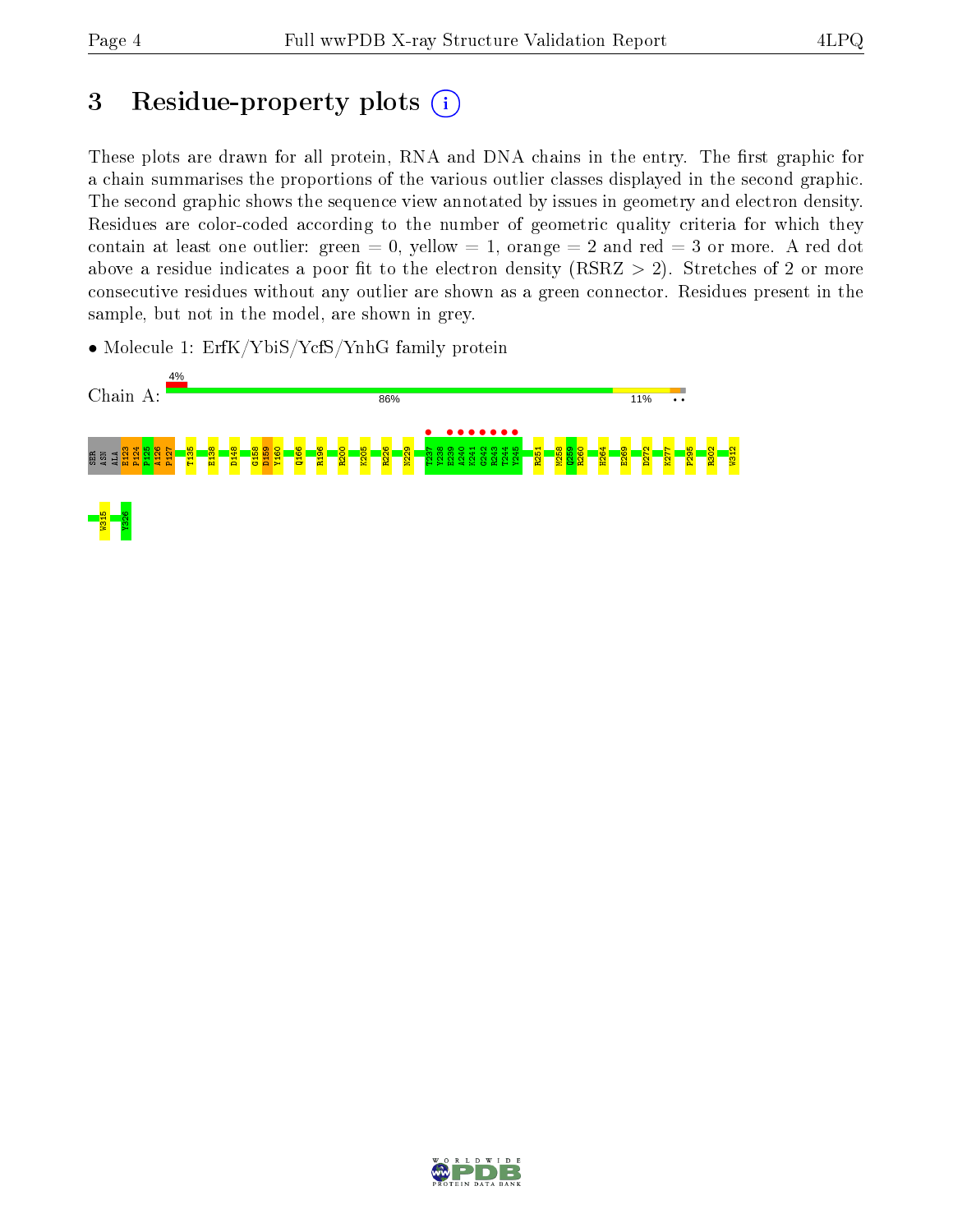## 4 Data and refinement statistics  $(i)$

| Property                                                         | Value                                                                             | Source     |
|------------------------------------------------------------------|-----------------------------------------------------------------------------------|------------|
| Space group                                                      | P 43 21 2                                                                         | Depositor  |
| Cell constants                                                   | $62.85\overline{\text{A}}$ $62.85\overline{\text{A}}$ $167.21\overline{\text{A}}$ | Depositor  |
| a, b, c, $\alpha$ , $\beta$ , $\gamma$                           | $90.00^{\circ}$ $90.00^{\circ}$<br>$90.00^\circ$                                  |            |
| Resolution $(A)$                                                 | $-1.37$<br>23.61                                                                  | Depositor  |
|                                                                  | 23.61<br>$-1.37$                                                                  | <b>EDS</b> |
| % Data completeness                                              | $97.7(23.61-1.37)$                                                                | Depositor  |
| (in resolution range)                                            | $97.8(23.61-1.37)$                                                                | <b>EDS</b> |
| $R_{merge}$                                                      | 0.09                                                                              | Depositor  |
| $\mathrm{R}_{sym}$                                               | (Not available)                                                                   | Depositor  |
| $\langle I/\sigma(I) \rangle^{-1}$                               | $1.99$ (at $1.37\text{\AA}$ )                                                     | Xtriage    |
| Refinement program                                               | <b>REFMAC 5.7.0029</b>                                                            | Depositor  |
|                                                                  | 0.122<br>0.146<br>$\mathbf{A}$                                                    | Depositor  |
| $R, R_{free}$                                                    | 0.134<br>0.155                                                                    | DCC        |
| $R_{free}$ test set                                              | 3516 reflections $(5.05\%)$                                                       | wwPDB-VP   |
| Wilson B-factor $(A^2)$                                          | 15.8                                                                              | Xtriage    |
| Anisotropy                                                       | 0.009                                                                             | Xtriage    |
| Bulk solvent $k_{sol}(\text{e}/\text{A}^3), B_{sol}(\text{A}^2)$ | $0.38$ , 55.6                                                                     | <b>EDS</b> |
| L-test for $\mathrm{twinning}^2$                                 | $< L >$ = 0.48, $< L^2 >$ = 0.31                                                  | Xtriage    |
| Estimated twinning fraction                                      | No twinning to report.                                                            | Xtriage    |
| $\overline{F_o}, \overline{F_c}$ correlation                     | 0.98                                                                              | <b>EDS</b> |
| Total number of atoms                                            | 1887                                                                              | wwPDB-VP   |
| Average B, all atoms $(A^2)$                                     | 21.0                                                                              | wwPDB-VP   |

Xtriage's analysis on translational NCS is as follows: The largest off-origin peak in the Patterson function is  $4.62\%$  of the height of the origin peak. No significant pseudotranslation is detected.

<sup>&</sup>lt;sup>2</sup>Theoretical values of  $\langle |L| \rangle$ ,  $\langle L^2 \rangle$  for acentric reflections are 0.5, 0.333 respectively for untwinned datasets, and 0.375, 0.2 for perfectly twinned datasets.



<span id="page-4-1"></span><span id="page-4-0"></span><sup>1</sup> Intensities estimated from amplitudes.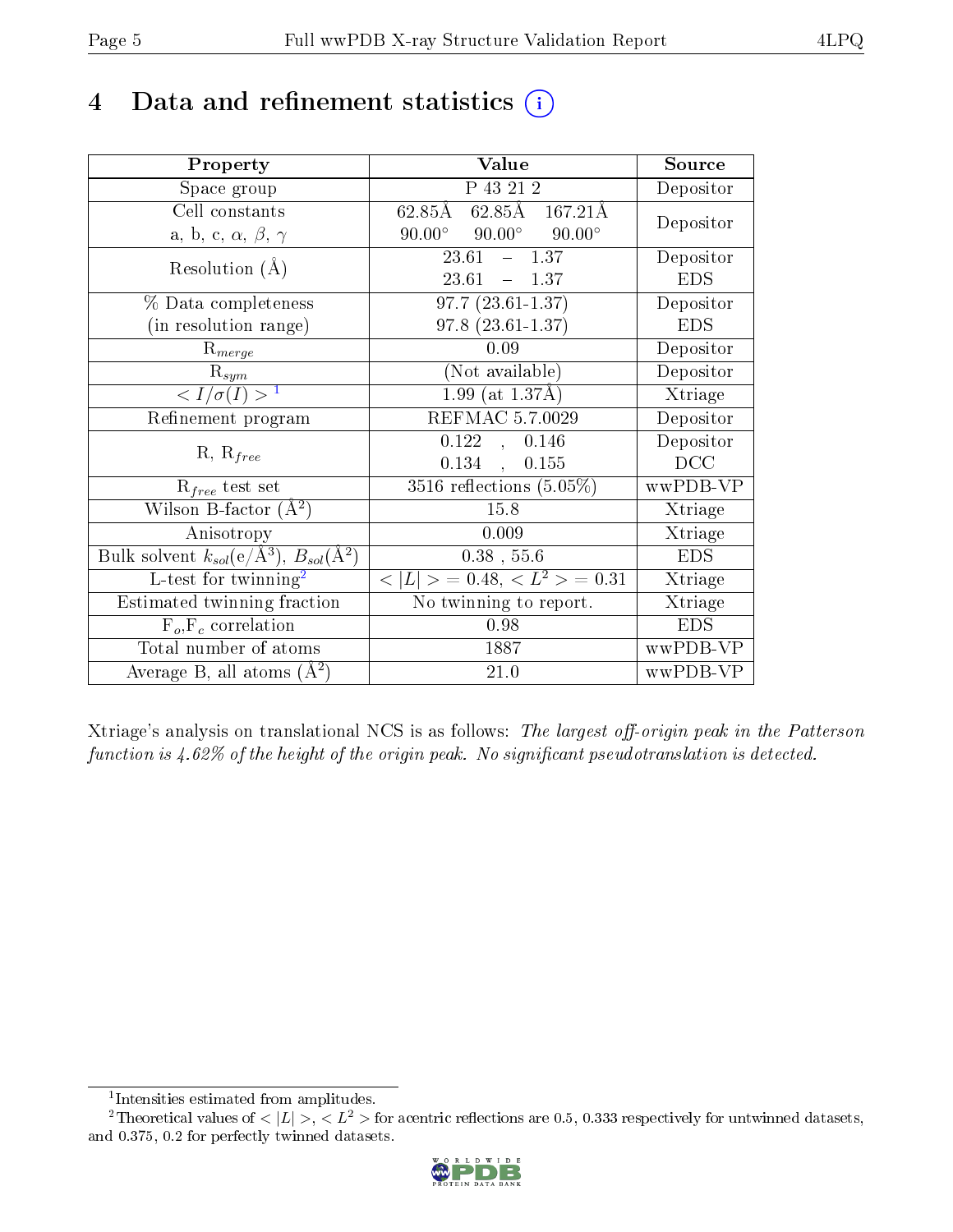## 5 Model quality  $(i)$

### 5.1 Standard geometry (i)

Bond lengths and bond angles in the following residue types are not validated in this section: CL

The Z score for a bond length (or angle) is the number of standard deviations the observed value is removed from the expected value. A bond length (or angle) with  $|Z| > 5$  is considered an outlier worth inspection. RMSZ is the root-mean-square of all Z scores of the bond lengths (or angles).

| Mol | Chain |       | Bond lengths    | Bond angles |                  |  |
|-----|-------|-------|-----------------|-------------|------------------|--|
|     |       | RMSZ- | $\# Z  > 5$     | RMSZ-       | $\# Z  > 5$      |  |
|     |       | 1 วว  | $8/1674(0.5\%)$ | 1.39        | $14/2267$ (0.6%) |  |

All (8) bond length outliers are listed below:

| Mol | Chain | Res | Type                 | Atoms       | Z       | Observed $(A$ | $Ideal(\AA)$ |
|-----|-------|-----|----------------------|-------------|---------|---------------|--------------|
|     | А     | 251 | $\rm{ARG}$           | CZ-NH1      | 11.29   | 1.47          | 1.33         |
|     | А     | 138 | $\operatorname{GLU}$ | $CD-OE2$    | 10.07   | 1.36          | 1.25         |
|     | А     | 138 | GLU                  | $CG$ - $CD$ | 8.64    | 1.65          | 1.51         |
|     | А     | 200 | $\rm{ARG}$           | $CZ-NH1$    | 5.50    | 1.40          | 1.33         |
|     | А     | 269 | $\operatorname{GLU}$ | CD-OE1      | $-5.28$ | 1.19          | 1.25         |
|     | А     | 127 | PRO                  | N-CD        | 5.26    | 1.55          | 1.47         |
|     | А     | 138 | $\operatorname{GLU}$ | CD-OE1      | 5.20    | 1.31          | 1.25         |
|     | А     | 124 | PRO                  | N-CD        | 5.14    | 1.55          | 1.47         |

|  |  | All (14) bond angle outliers are listed below: |  |  |
|--|--|------------------------------------------------|--|--|
|  |  |                                                |  |  |

| Mol | Chain | Res    | Type       | Atoms                    | Z        | Observed $(^\circ)$ | $Ideal(^{\circ})$ |
|-----|-------|--------|------------|--------------------------|----------|---------------------|-------------------|
| 1   | А     | 251    | $\rm{ARG}$ | $NE- CZ-NH1$             | 28.54    | 134.57              | 120.30            |
| 1   | А     | 251    | $\rm{ARG}$ | $NE-CZ-NH2$              | $-21.01$ | 109.80              | 120.30            |
| 1   | А     | 200    | $\rm{ARG}$ | NE-CZ-NH <sub>2</sub>    | $-10.85$ | 114.88              | 120.30            |
| 1   | А     | 302    | $\rm{ARG}$ | $NE$ -CZ-NH <sub>2</sub> | $-10.26$ | 115.17              | 120.30            |
| 1   | А     | 251    | $\rm{ARG}$ | $CD-NE- CZ$              | 8.74     | 135.84              | 123.60            |
| 1   | А     | 196    | $\rm{ARG}$ | $NE- CZ-NH1$             | 7.07     | 123.84              | 120.30            |
| 1   | А     | 196    | $\rm{ARG}$ | NE-CZ-NH <sub>2</sub>    | $-6.06$  | 117.27              | 120.30            |
| 1   | А     | 126    | ALA        | $C-N-CD$                 | 5.83     | 140.65              | 128.40            |
| 1   | А     | 159[A] | <b>ASP</b> | $CB-CG-OD1$              | 5.74     | 123.46              | 118.30            |
| 1   | А     | 159 B  | ASP        | $CB-CG-OD1$              | 5.74     | 123.46              | 118.30            |
|     | А     | 123    | GLU        | $C-N-CD$                 | 5.39     | 139.72              | 128.40            |
| 1   | A     | 272    | ASP        | $CB-CG-OD1$              | 5.21     | 122.99              | 118.30            |
|     | А     | 148    | ASP        | $CB-CG-OD2$              | $-5.03$  | 113.77              | 118.30            |

Continued on next page...

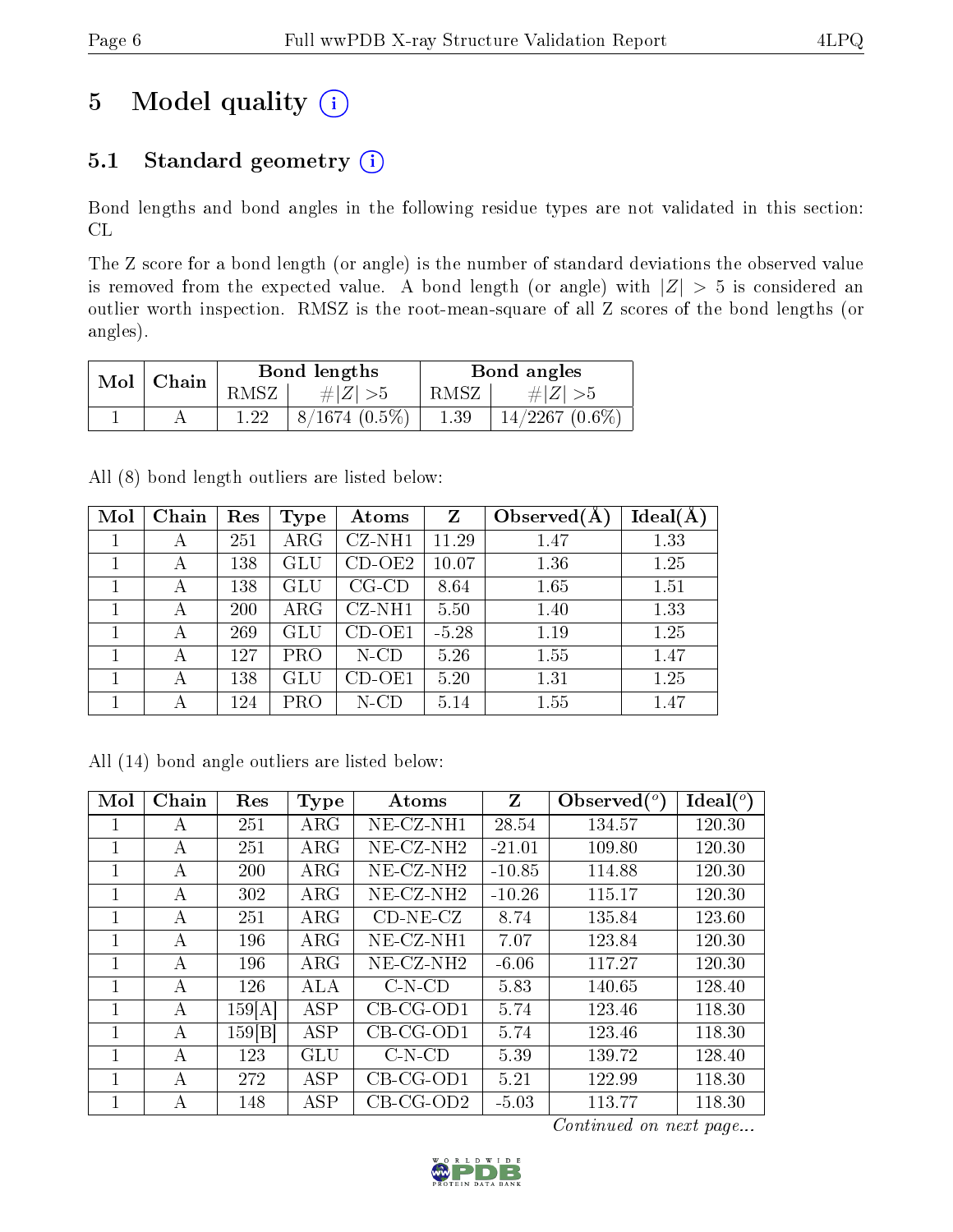Continued from previous page...

| Mol | Chain | Res | ' 'L'vpe' | Atoms                  |      | Observed( $^o$ )   Ideal( $^o$ ) |            |
|-----|-------|-----|-----------|------------------------|------|----------------------------------|------------|
|     |       | 200 | ARG       | $\pm$ NH1-CZ-NH2 $\pm$ | 5.02 | 124.92                           | $119.40\,$ |

There are no chirality outliers.

There are no planarity outliers.

### 5.2 Too-close contacts  $(i)$

In the following table, the Non-H and H(model) columns list the number of non-hydrogen atoms and hydrogen atoms in the chain respectively. The H(added) column lists the number of hydrogen atoms added and optimized by MolProbity. The Clashes column lists the number of clashes within the asymmetric unit, whereas Symm-Clashes lists symmetry related clashes.

| Mol |     |      | Chain   Non-H   H(model)   H(added)   Clashes   Symm-Clashes |
|-----|-----|------|--------------------------------------------------------------|
|     |     | 1573 |                                                              |
|     |     |      |                                                              |
|     | 273 |      |                                                              |
|     | 887 |      |                                                              |

The all-atom clashscore is defined as the number of clashes found per 1000 atoms (including hydrogen atoms). The all-atom clashscore for this structure is 4.

All (12) close contacts within the same asymmetric unit are listed below, sorted by their clash magnitude.

| Atom-1                         | Atom-2             | Interatomic<br>distance $(A)$ | Clash<br>overlap $(A)$ |
|--------------------------------|--------------------|-------------------------------|------------------------|
| 1:A:159[B]:ASP:OD1             | 3:A:753[B]:HOH:O   | 1.78                          | 0.99                   |
| 1:A:126:ALA:HB1                | 1:A:127:PRO:HD2    | 1.69                          | 0.74                   |
| 1:A:126:ALA:HB1                | 1:A:127:PRO:CD     | 2.34                          | 0.58                   |
| 1:A:166:GLN:NE2                | 1:A:229:ASN:HD22   | 2.02                          | 0.56                   |
| 1: A:166: GLN: HE22            | 1:A:229:ASN:HD22   | 1.54                          | 0.55                   |
| 1:A:277:LYS:HE2                | 1:A:312:TRP:CE2    | 2.43                          | 0.53                   |
| $1:A:123:\overline{GLU:N}$     | 1:A:124:PRO:CD     | 2.73                          | 0.52                   |
| $1:A:226[B]\overline{ARG:NH1}$ | 3:A:737:HOH:O      | 2.28                          | 0.47                   |
| 1:A:135[A]:THR:HA              | 1: A: 158: GLY: O  | 2.20                          | 0.41                   |
| 1: A:205:LYS:HG3               | 1:A:315:TRP:CZ2    | 2.56                          | 0.41                   |
| 1:A:258[A]:MSE:HE3             | 1:A:258[A]:MSE:HB3 | 1.91                          | 0.41                   |
| 1: A:260:ARG:HB3               | 1:A:264:HIS:CE1    | 2.56                          | 0.40                   |

All (1) symmetry-related close contacts are listed below. The label for Atom-2 includes the symmetry operator and encoded unit-cell translations to be applied.

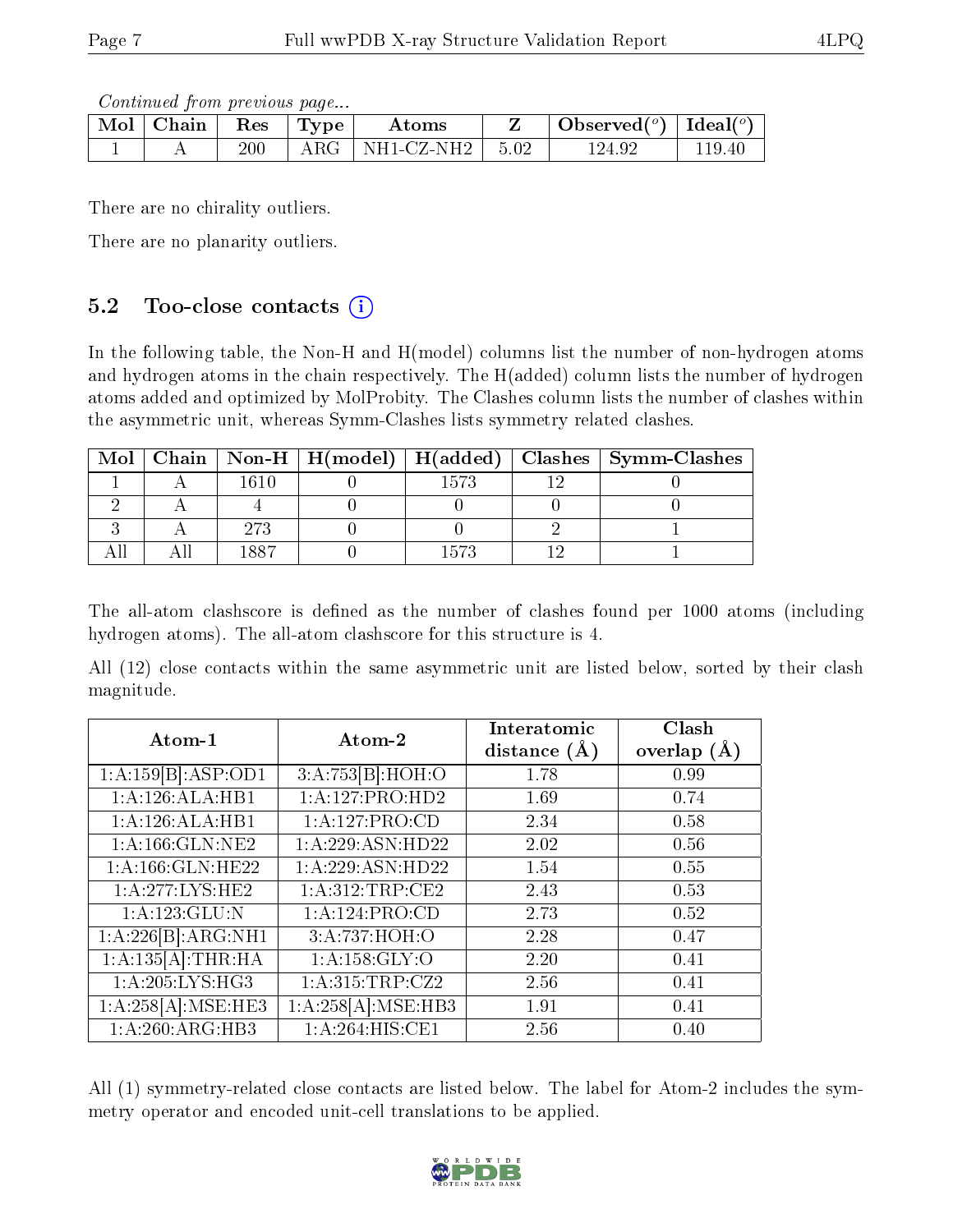| Atom-1 | Atom-2                                   | Interatomic<br>distance $(A)$ | ${\rm Class}$<br>overlap $(A,$ |
|--------|------------------------------------------|-------------------------------|--------------------------------|
|        | $3:A:760:HOH:O$   $3:A:870:HOH:O[5 555]$ |                               |                                |

### 5.3 Torsion angles (i)

#### 5.3.1 Protein backbone  $(i)$

In the following table, the Percentiles column shows the percent Ramachandran outliers of the chain as a percentile score with respect to all X-ray entries followed by that with respect to entries of similar resolution.

The Analysed column shows the number of residues for which the backbone conformation was analysed, and the total number of residues.

| $\mid$ Mol $\mid$ Chain $\mid$ | Analysed                            |  | $\mid$ Favoured   Allowed   Outliers   Percentiles                                                                    |
|--------------------------------|-------------------------------------|--|-----------------------------------------------------------------------------------------------------------------------|
|                                | 211/207 (102%)   204 (97%)   7 (3%) |  | $\begin{array}{ c c c c c }\n\hline\n\hline\n\hline\n\end{array}$ 100 $\begin{array}{ c c c c }\n\hline\n\end{array}$ |

There are no Ramachandran outliers to report.

#### 5.3.2 Protein sidechains  $\hat{I}$

In the following table, the Percentiles column shows the percent sidechain outliers of the chain as a percentile score with respect to all X-ray entries followed by that with respect to entries of similar resolution.

The Analysed column shows the number of residues for which the sidechain conformation was analysed, and the total number of residues.

| $\mid$ Mol $\mid$ Chain | Analysed                       | $^\top$ Rotameric   Outliers   Percentiles |           |    |
|-------------------------|--------------------------------|--------------------------------------------|-----------|----|
|                         | $167/157$ (106\%)   165 (99\%) |                                            | $-2(1\%)$ | 45 |

All (2) residues with a non-rotameric sidechain are listed below:

| $\operatorname{Mol}$ | Chain | $\operatorname{Res}% \left( \mathcal{N}\right) \equiv\operatorname{Res}(\mathcal{N}_{0})\cap\mathcal{N}_{1}$ | Type |
|----------------------|-------|--------------------------------------------------------------------------------------------------------------|------|
|                      |       | 160                                                                                                          |      |
|                      |       | -295                                                                                                         |      |

Some sidechains can be flipped to improve hydrogen bonding and reduce clashes. All (2) such sidechains are listed below:

| Mol | Chain | Res | ype |
|-----|-------|-----|-----|
|     |       |     |     |

Continued on next page...

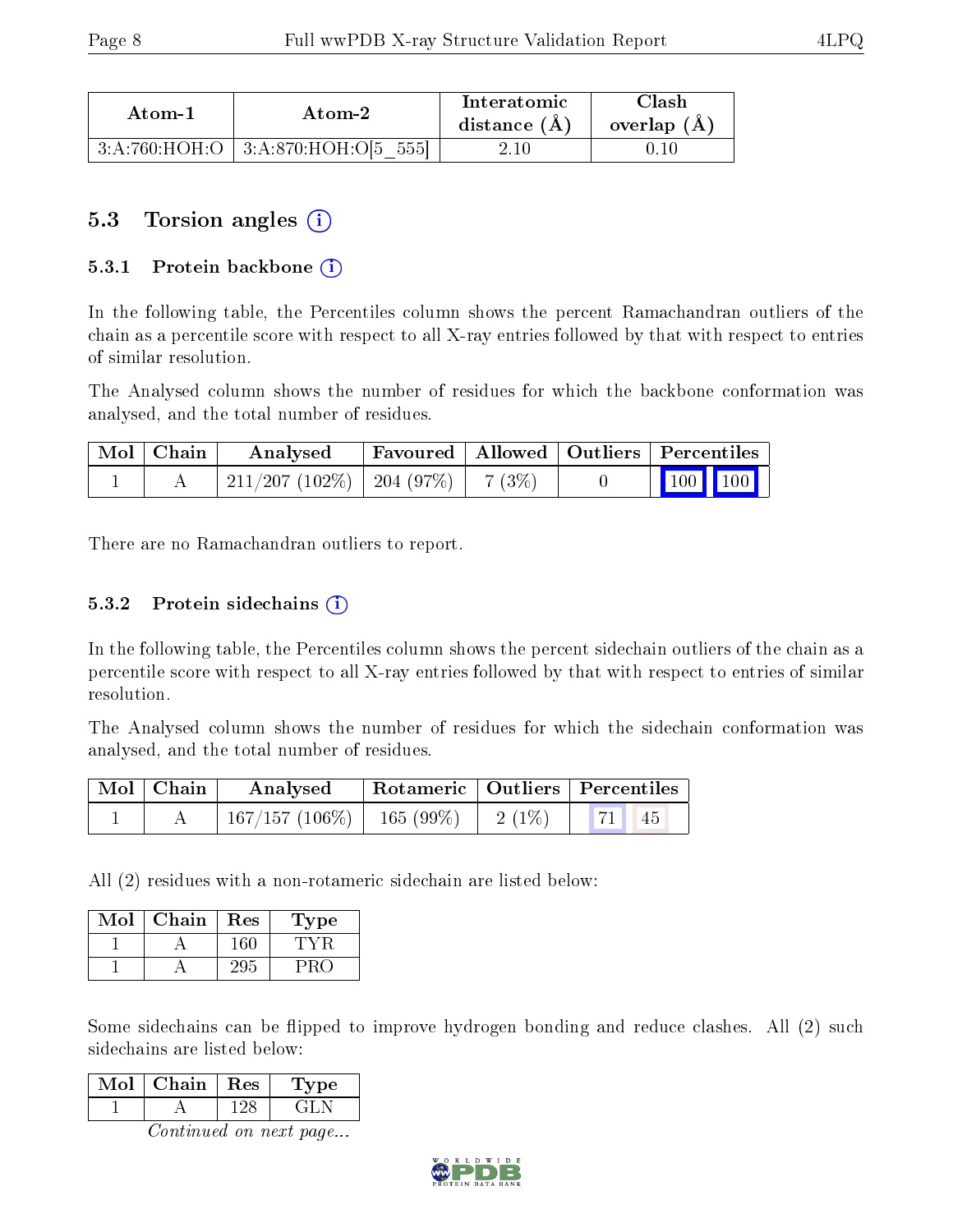Continued from previous page...

| Mol | Chain | $\mathbf{Res}$ | Type |
|-----|-------|----------------|------|
|     |       |                | . 11 |

#### 5.3.3 RNA (i)

There are no RNA molecules in this entry.

#### 5.4 Non-standard residues in protein, DNA, RNA chains (i)

There are no non-standard protein/DNA/RNA residues in this entry.

#### 5.5 Carbohydrates  $(i)$

There are no carbohydrates in this entry.

#### 5.6 Ligand geometry  $(i)$

Of 4 ligands modelled in this entry, 4 are monoatomic - leaving 0 for Mogul analysis.

There are no bond length outliers.

There are no bond angle outliers.

There are no chirality outliers.

There are no torsion outliers.

There are no ring outliers.

No monomer is involved in short contacts.

#### 5.7 [O](https://www.wwpdb.org/validation/2017/XrayValidationReportHelp#nonstandard_residues_and_ligands)ther polymers  $(i)$

There are no such residues in this entry.

#### 5.8 Polymer linkage issues  $(i)$

There are no chain breaks in this entry.

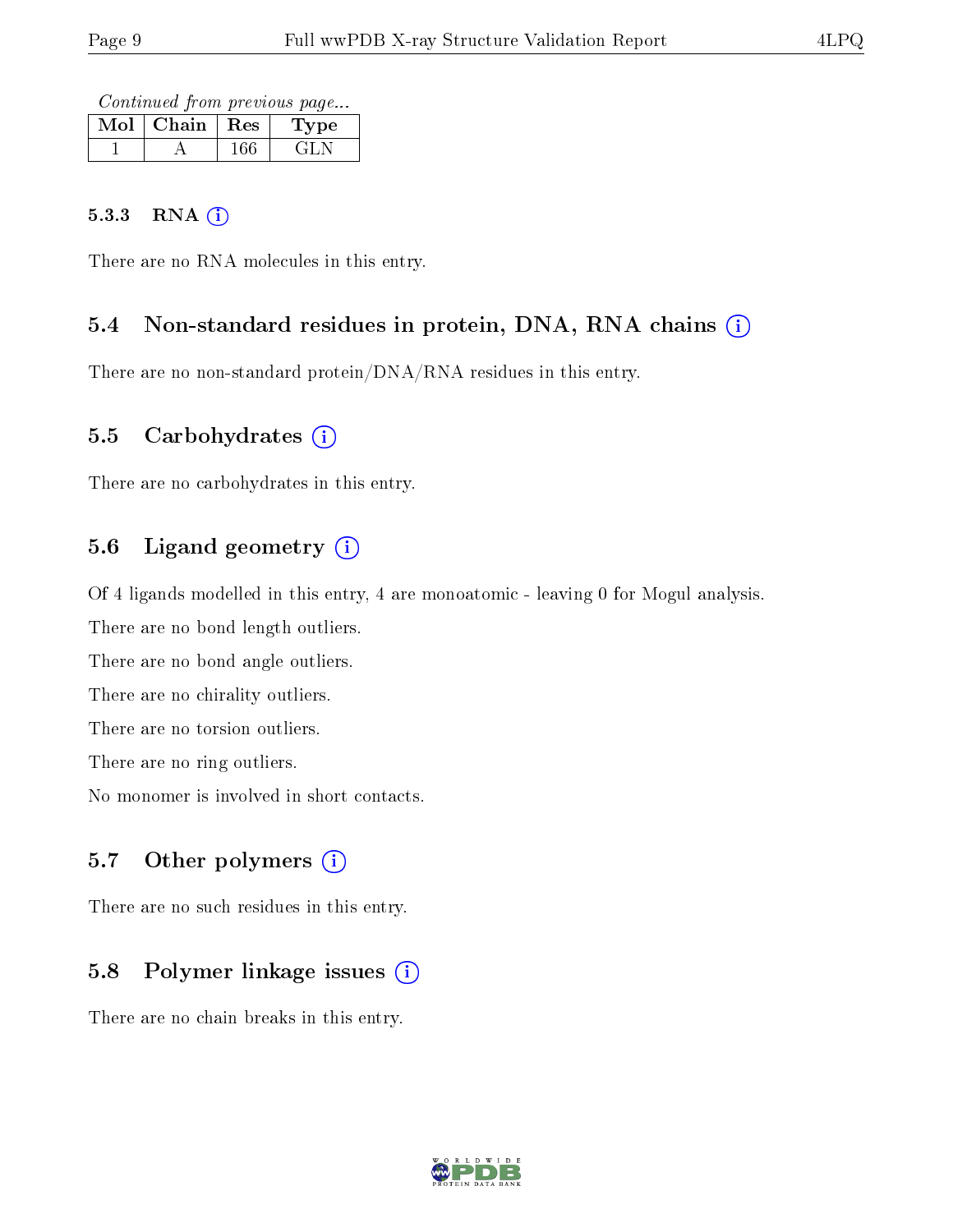## 6 Fit of model and data  $\left( \cdot \right)$

### 6.1 Protein, DNA and RNA chains (i)

In the following table, the column labelled  $#RSRZ>2'$  contains the number (and percentage) of RSRZ outliers, followed by percent RSRZ outliers for the chain as percentile scores relative to all X-ray entries and entries of similar resolution. The OWAB column contains the minimum, median,  $95<sup>th</sup>$  percentile and maximum values of the occupancy-weighted average B-factor per residue. The column labelled  $Q < 0.9$  lists the number of (and percentage) of residues with an average occupancy less than 0.9.

|  | $\mid$ Mol $\mid$ Chain $\mid$ Analysed $\mid$ <rsrz> <math>\mid</math></rsrz> |  | $\#RSRZ>2$ $\Box$ OWAB(Å <sup>2</sup> ) $\Box$ Q<0.9 |  |
|--|--------------------------------------------------------------------------------|--|------------------------------------------------------|--|
|  | 198/207 (95%)                                                                  |  | $-0.07$   8 (4\%)   38   40   11, 16, 45, 86         |  |

All (8) RSRZ outliers are listed below:

| Mol | $Chain$ | $\operatorname{Res}% \left( \mathcal{N}\right) \equiv\operatorname{Res}(\mathcal{N}_{0},\mathcal{N}_{0})$ | Type       | $\bf RSRZ$ |
|-----|---------|-----------------------------------------------------------------------------------------------------------|------------|------------|
| 1   | А       | 240                                                                                                       | ALA        | 4.9        |
| 1   | А       | 244                                                                                                       | THR        | 4.6        |
| 1   | А       | 242                                                                                                       | <b>GLY</b> | 4.6        |
| 1   | А       | 245                                                                                                       | TYR.       | 4.0        |
| 1   | А       | 239                                                                                                       | <b>GLU</b> | 3.9        |
| 1   |         | 243                                                                                                       | $\rm{ARG}$ | 3.6        |
|     |         | 241                                                                                                       | <b>LYS</b> | 3.2        |
|     |         | 237                                                                                                       | THR.       | 2.5        |

### 6.2 Non-standard residues in protein, DNA, RNA chains  $(i)$

There are no non-standard protein/DNA/RNA residues in this entry.

#### 6.3 Carbohydrates (i)

There are no carbohydrates in this entry.

### 6.4 Ligands  $(i)$

In the following table, the Atoms column lists the number of modelled atoms in the group and the number defined in the chemical component dictionary. The B-factors column lists the minimum, median,  $95<sup>th</sup>$  percentile and maximum values of B factors of atoms in the group. The column labelled  $Q< 0.9$ ' lists the number of atoms with occupancy less than 0.9.